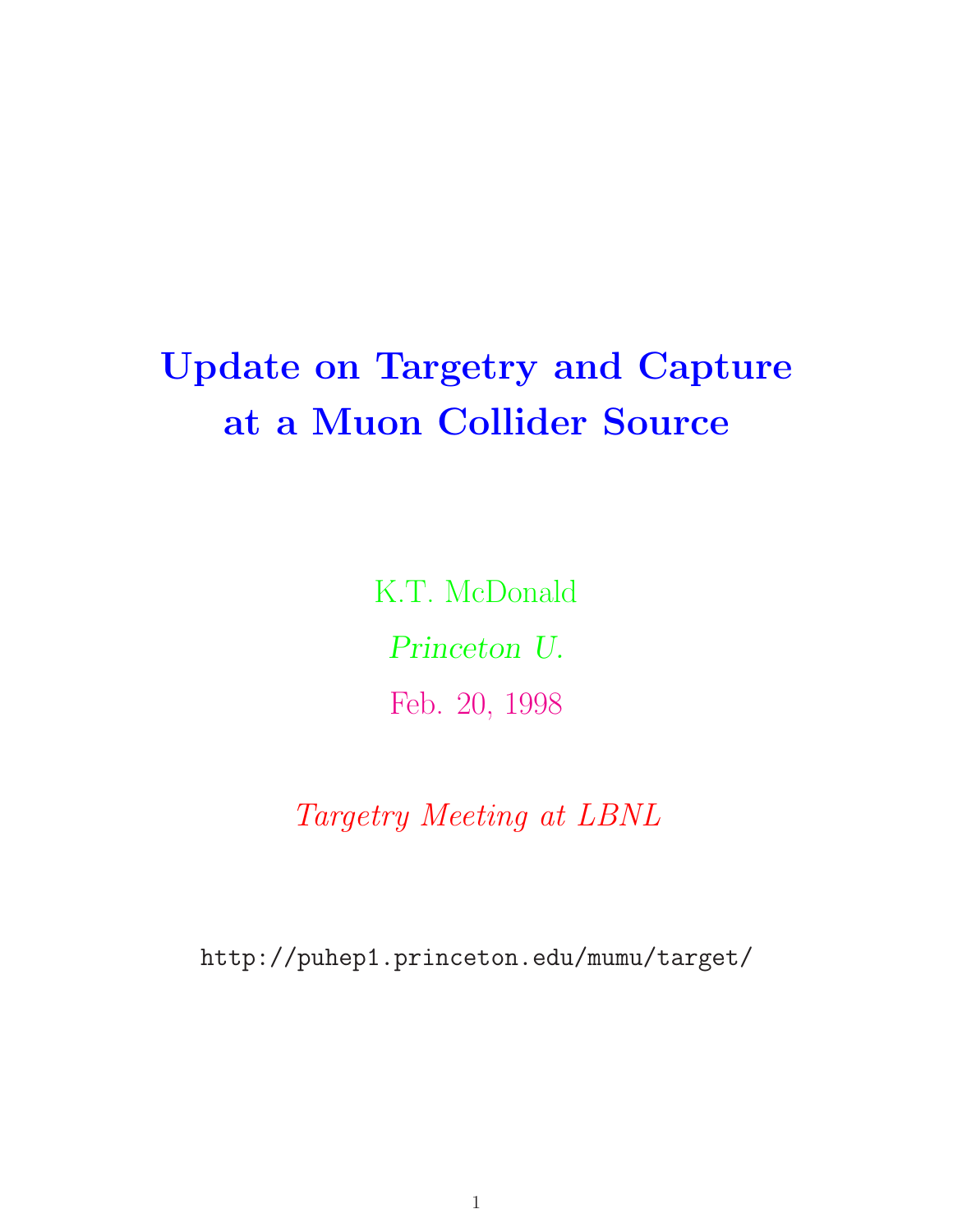### **Overview**

- Targetry & Capture proposal submitted to BNL, Sept. 28, 1998.
- Of \$2M FY99 R&D funds, \$555 allocated to targetry: BNL \$365k, Princeton \$90k, ANL \$75k, LBNL \$25k.
- Spot-size test in FEB U-line, Nov. 17, 1998.
- KTM visited Oak Ridge Lab, Feb. 5, 1999.
- Now interviewing candidates for magnet design engineer to assist B. Weggel.
- To be discussed at this meeting: Site, Target, RF.
- More simulation needed:

Thermal hydraulics and magnetohydrodynamics of liquid metal jets.

MARS + ICOOL for better evaluation of target + capture scenarios.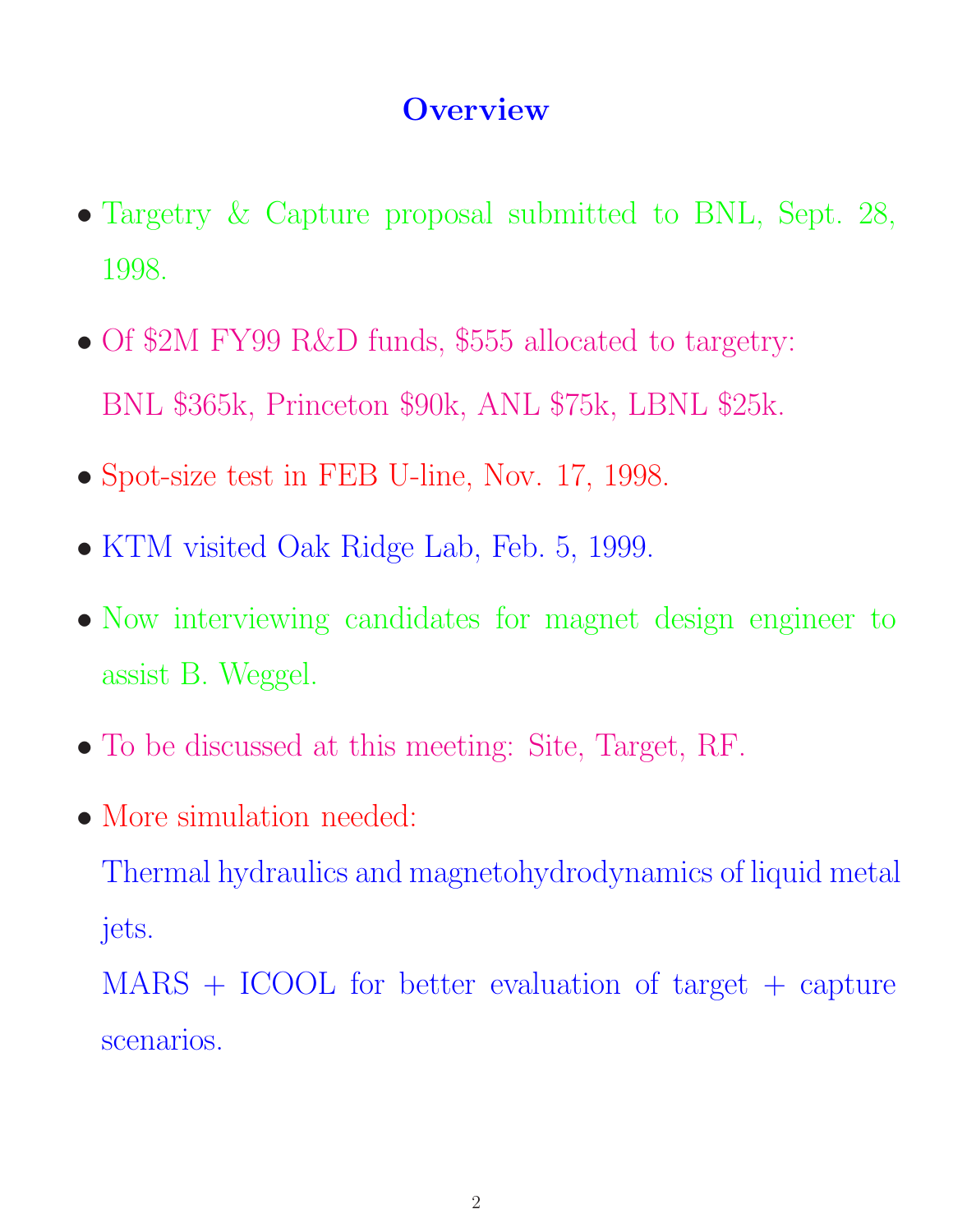## **Site for the AGS Beam Studies**

- Desire to test target, pulsed magnet, and low-frequency RF cavity in a 24-GeV beam with single-turn extraction of the full AGS beam  $(\approx 10^{14} \text{ protons in } 6 \text{ booster batches over } 1 \text{ }\mu\text{s}).$ <br>1.25-T Solenoid --- **All and Accelerate Contains the Contract of Acceleration** Cerenkov Beam Dump Counter 1.25-20-T Transition Solenoid-2-T Bent Solenoid 20-T Pulsed Solenoid-Channel WIIIIIIITTim**aa** Target  $60 \text{ cm}$ Ī Proton Beam 70-MHz rf Cavity Low-Pressure TPC -0.7-T Guiding Dipole
- First suggestion was to use the FEB U-line (old neutrino line).
- Tests on Nov. 19, 1999, indicate that cannot focus the beam to better than 3 mm (rms) without quad upgrades; But desire 1 mm rms; Infrastructure in the U-line is minimal.
	- http://ad1.ags.bnl.gov/˜kbrown
	- http://puhep1.princeton.edu/mumu/target/mumu-98-16.ps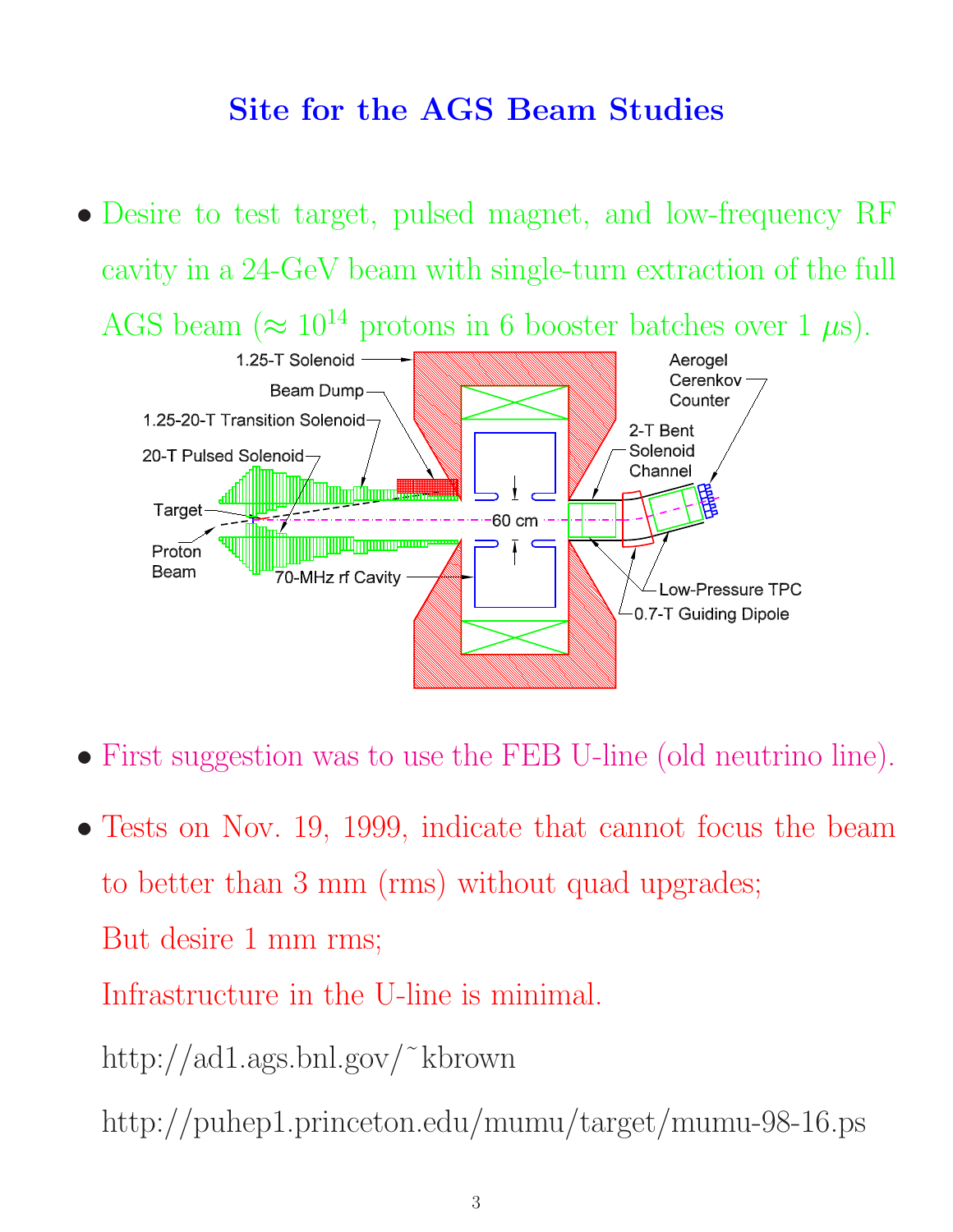## • P. Pile suggests we consider a beam line in the Main AGS hall.

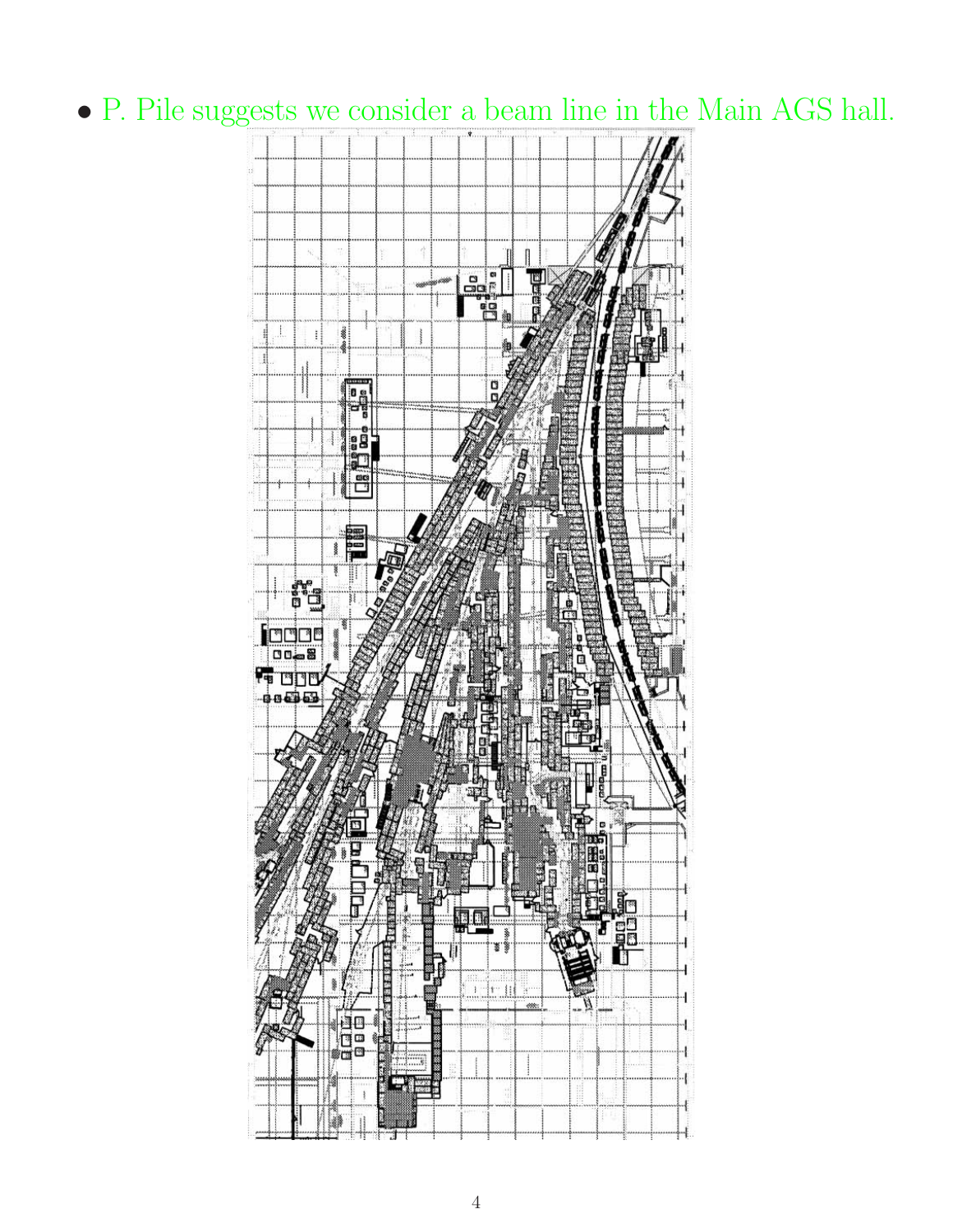

- $\bullet$  K. Brown claims  $100\pi$  mm-mrad will fit thru AGS switchyard.
- T. Roser claims can do fast ejection in main AGS hall.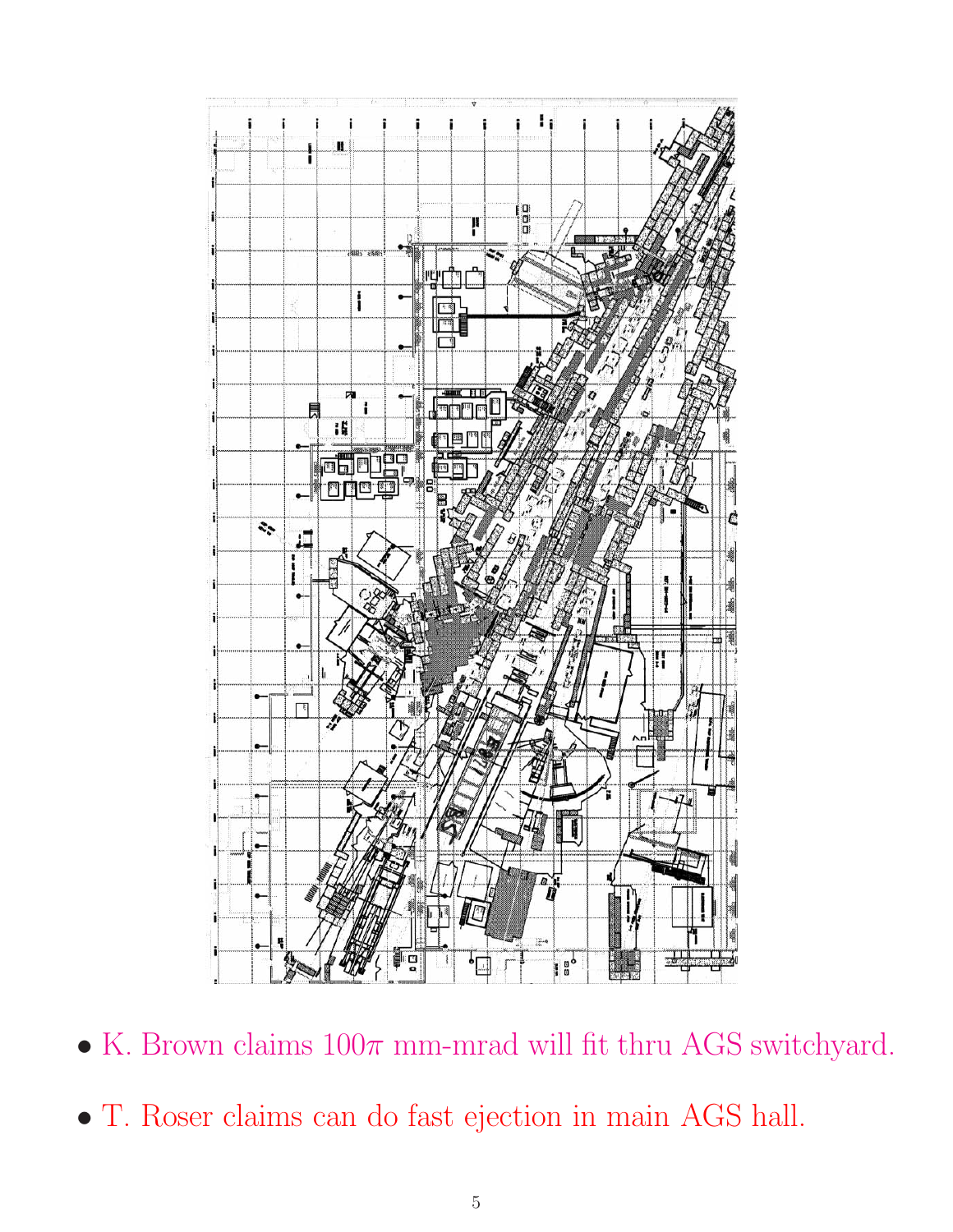## **Target Issues**

- Baseline design: pulsed jet of liquid metal (Hg).
- Initial tests with GaSn, a room-temperature liquid: 5 kg purchased. Fast 3-mm valve in hand.
	- But, serious tests not yet begun.
- **Why won't a passive solid target work?** Dismissed in one sentence in the Snowmass book. M. Green's Orcas Island notes are lost.
- H. Kirk will describe a distributed target option.
- Here we (re)consider a water-cooled nickel target.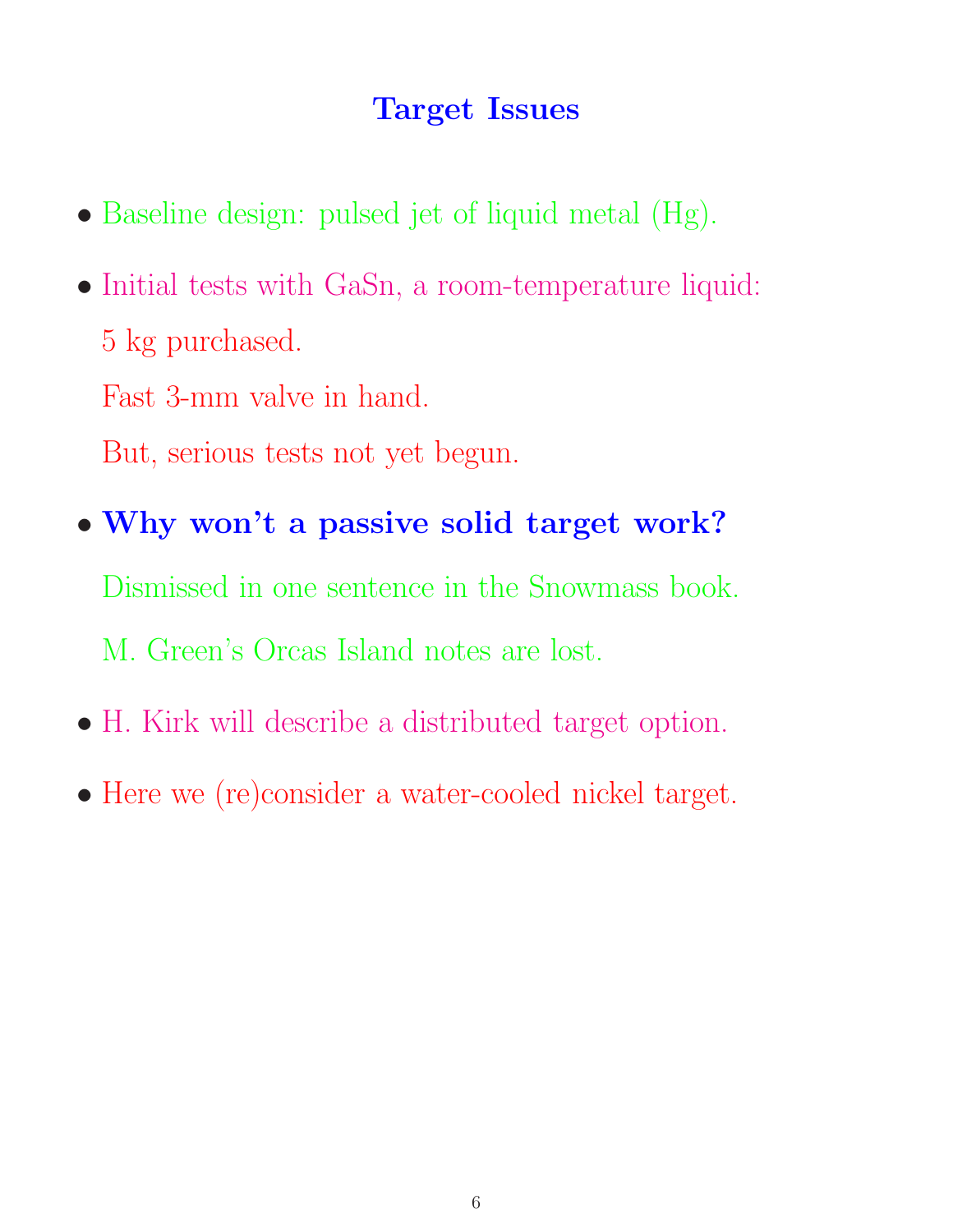#### **Water Cooling**

- We expect about 400 kW = 100 kCal/s of energy deposited in our target.
- If allow water temp. rise of 100C, need  $1 \text{kg/s} = 1$  liter/s flow.
- Various estimates of heat transfer at water/metal boundary: Snowmass book, C. Johnson: 200 W/cm<sup>2</sup>. B. Weggel:  $1 \text{ kW/cm}^2$ .
	- J. Haines (ORNL): 2 kW/cm<sup>2</sup>.
- If accept 1  $\text{kW/cm}^2$ , would need 400 cm<sup>2</sup> surface area.
- Nominal target size is  $R = 1$  cm,  $L = 30$  cm,  $\Rightarrow A = 2\pi R L =$ 188 cm<sup>2</sup>.
- $\bullet$   $\Rightarrow$  Add fins, or run longitudinal or transverse water channels thru the target.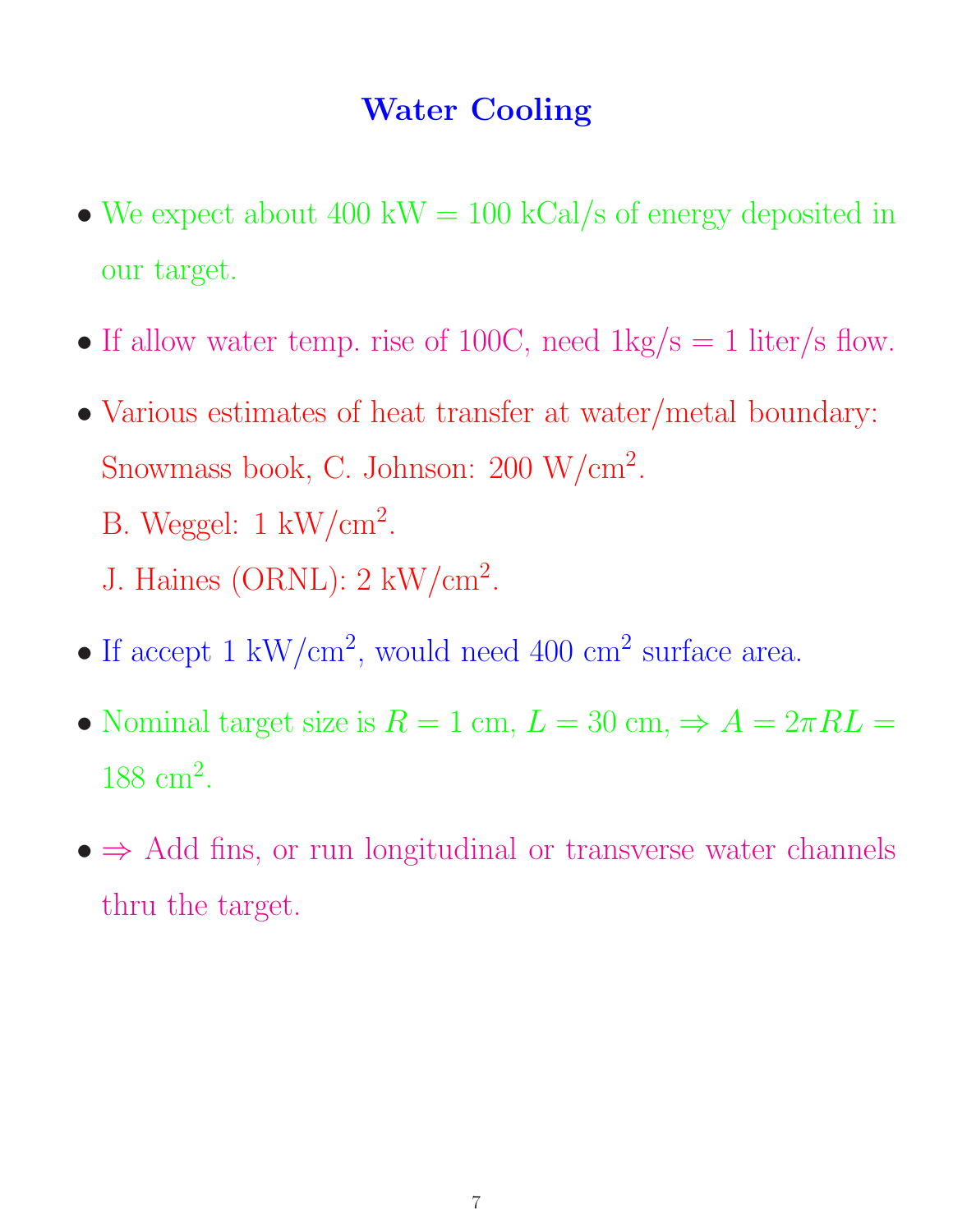#### **Properties of Nickel**

- Z = 28, A = 58.7,  $\rho = 8.9$  g/cm<sup>3</sup>.
- Young's modulus,  $E = 200 \text{ GPa}$ , Yield strength,  $P \approx 0.2 \text{ GPa} \approx 0.001E$ , Poisson's ratio  $= 0.31$ .
- Electrical resisitvity = 6.8  $\mu\Omega$ -cm = 4 × Cu.
- Melting point  $= 1453C$ , boiling  $= 2730C$ .
- Thermal expansion coef,  $\alpha = 1.3 \times 10^{-5} / \text{C}$  @ 20C.
- Specific heat,  $C = 0.44$  J/g-C.
- Thermal conductivitiy,  $\kappa = 90 \text{ W/m-C} = 0.9 \text{ W/cm-C}.$
- Permanickel 300 alloy has tensile strength  $\approx$  0.6 GPa, but  $\kappa = 60$  W/m-C.
- Nickel is known to have good resistance to thermal shock.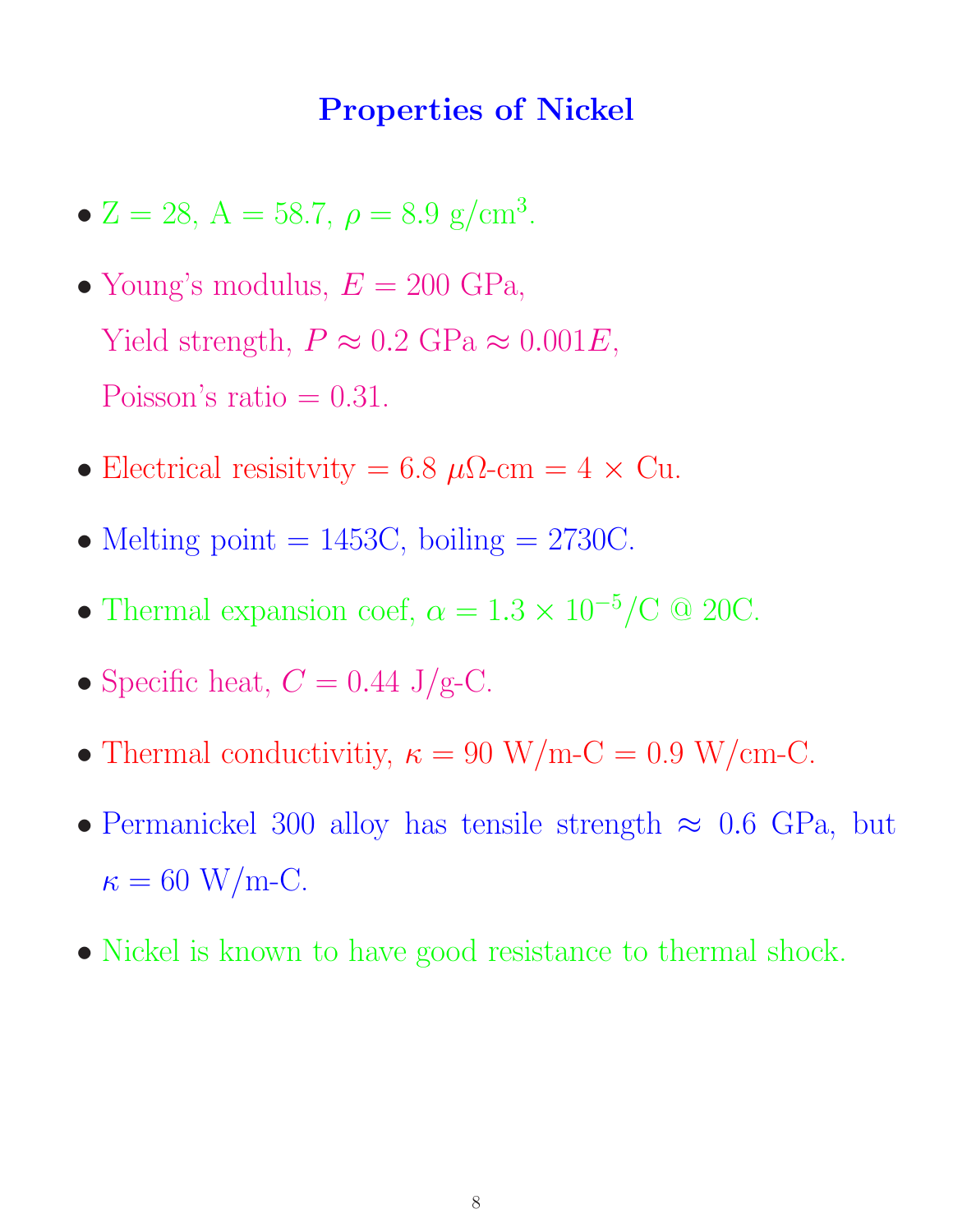#### **Effect of a Single Beam Pulse on Nickel**

•  $\Delta U \approx 30 \text{ J/g}$  deposited in each beam pulse ( $\Im f = 15 \text{ Hz}$ ).

$$
\bullet \ \Delta T = \Delta U/C = 30/0.44 = 68
$$

• Estimate thermal shock as

$$
\Delta U = C \Delta T = \frac{C \Delta l}{\alpha l} = \frac{C P}{\alpha E},
$$

 $\Rightarrow P = E\alpha \Delta T = 1.3 \times 10^{-5} \cdot 68 \cdot 200 = 0.18 \text{ GPa}.$ 

- At or below yield strength for nickel/nickel alloy.
- Lore: the heat generated in a nickel target anneals it to a state of high yield strength, favorable for shock resistance.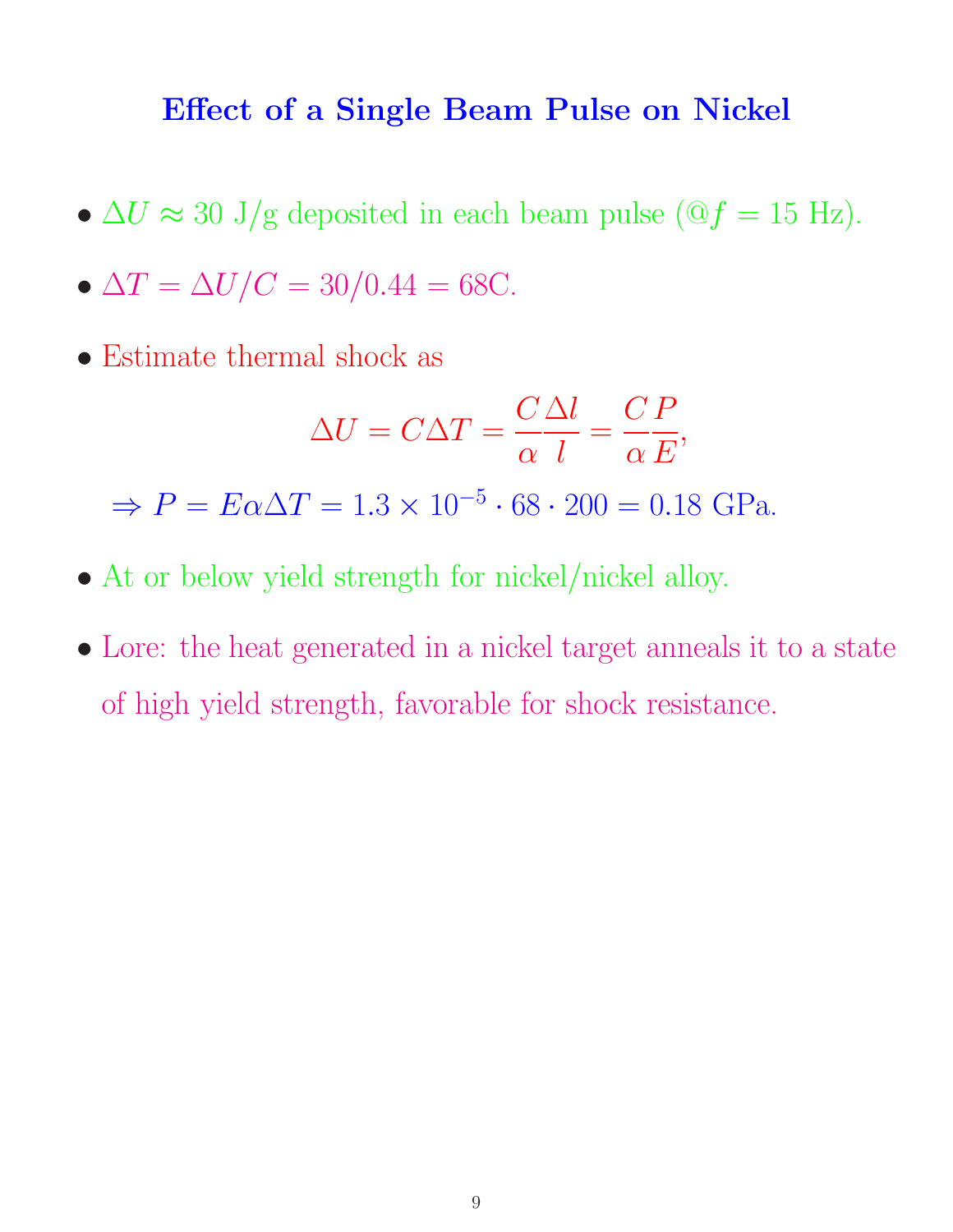#### **Steady-State Thermal Stress**

- Steady-state thermal gradients ⇒ stress.
- Simplified model:

Thermal gradient  $T(z) \Rightarrow$  differential expansion  $\Delta l(z)$ .

$$
\frac{\delta \Delta l}{l} = \alpha [T(l) - T(0)] \equiv \alpha \Delta T.
$$

Relate the differential strain to stress via

$$
\frac{\delta \Delta l}{l} \approx \frac{P}{E}.
$$

Then,  $P = \epsilon E \alpha \Delta T$ , independent of length scale! Detailed calculations show  $\epsilon = 0.3$ -0.5.

- To avoid material failure, keep  $P/E \leq 0.001$ ,  $\Rightarrow$  Maximum thermal gradient  $\Delta T = 0.001/\alpha \epsilon \approx 150C$ .
- $\Rightarrow$  Bandsaw must move fast enough that no more than 2 beam pulses hit any given spot.]